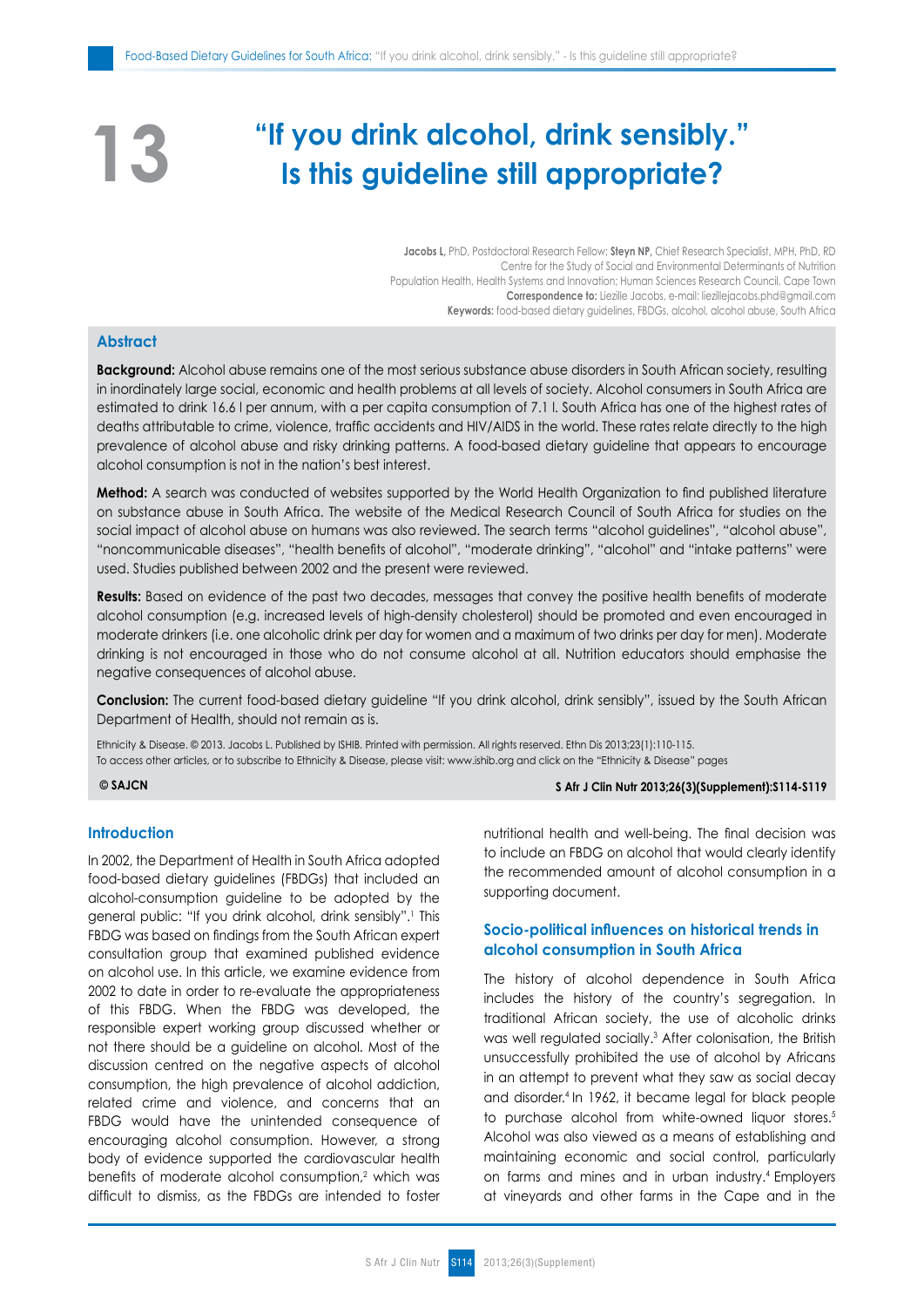emerging diamond and gold mines to the north used alcohol to attract and retain workers from rural areas.<sup>5</sup> Although not allowed legally, the "dop" system is still practised today on various vineyards in the Western and Northern Cape provinces,<sup>4</sup> where workers receive alcohol as partial compensation in lieu of money. In the townships, municipal beer halls were established by local authorities to help finance township development and control. Responses to these controls were abuse and social decay, as well as defiance and resistance. Many people turned to illegal alcohol-related activities, both brewing sorghum beer and setting up illegal shebeens where alcohol was sold for on- or off-premise consumption. For some, setting up a shebeen was an act of resistance against the apartheid government, while for others it was a way of making a meagre living.<sup>4</sup>

The establishment of shebeens was also a natural response to a situation in which there were 15 times as many legal liquor outlets per unit population in white suburbs than there were in black suburbs.<sup>5</sup> It is important to note some of the differences in alcohol consumption in urban versus rural communities. Home brews were more popular in rural areas where ancestral rituals and ceremonies were undertaken. Depression, resulting from unemployment, was also a key reason why people in rural areas consumed alcohol. Yet, in urban areas, alcohol was more accessible and affordable to the population. Reports indicate that in South Africa from 1970-1997, the consumption of malt beer increased rapidly. Roughly 87% of alcoholic beverages consumed were malt and sorghum beer.6 South Africa was considered to be the world's fastest growing alcoholic fruit beverage market, and recorded a 10% increase in 1998.<sup>6</sup> Compared to residents in other middle-income countries, higher levels of alcohol consumption were found in South Africans.7 Urbanisation caused a shift in food intake, with increased use of cheaper and more energy-dense food and drinks lacking in micronutrients.2 Urban areas have a greater availability of cheaper, unhealthy foods, but also higher rates of alcohol consumption. Chronic drinkers, particularly those who consume a substantial portion of their daily calories in the form of alcohol, often show evidence of malnutrition (e.g. deficits in protein and certain micronutrients).2 Despite new alcoho-use policies developed between 1994 and 2009 (e.g. the regulation of retail sales of alcohol, alcohol taxation and controls on alcohol packaging) alcohol abuse in South Africa is a growing public health concern.

# **Do South Africans consume too much alcohol?**

# **Intake patterns**

Knowledge on alcohol consumption patterns mainly derives from the South African Demographic and Health Survey of 2003 $^{\rm 8}$  and the Youth Risk Behaviour Study of 2002 $^{\rm 9}$ and 2008.10 Nationally, 21.4% of male and 6.9% of female adults were categorised as being alcohol dependent.<sup>9</sup> The rate of alcohol dependency in adults was highest in coloured (31.2%) and African males (21.6%), and lowest in white (10%) and Indian (11%) males. Alcohol dependency was highest in coloured women (14%) and lowest in white women (1.7%). The highest rates of dependency in males were found in the Northern Cape (38%), Eastern Cape (35.9%) and North West (34.5%). Alcohol dependency rates in females were highest in the Northern Cape (18.8%) and the Free State (13.2%), and lowest in KwaZulu-Natal (1.9%) and Mpumalanga (2.7%).8 In 2002, 16% of South African youth started drinking alcohol before the age of 13 years,<sup>9</sup> but the rates of early white and coloured male drinkers increased to 33.6% and 24.1%, respectively (Table I). Nearly one third (29.3%) of males and 17.9% of females indicated that they had had a binge-drinking episode in the previous month. In 2008, similar figures were found with regard to the youth. However, compared to 2003, there were a few disturbing trends. Taken over a month, bingeing had increased nationally from 23% to 28.5%: 20.7% to 26.4% in black people; 32.3% to 38.6% in coloured people and 35.9% to 40.6% in white people.<sup>9,10</sup> These data clearly indicate that high alcohol consumption is a serious problem for South African youth and adults, and is most severe in males.

### **Per capita consumption of alcohol**

The consumption of alcohol in South Africa has been reported to be 16.6 l per person per year for those who drink alcohol, of whom 10.3% are classified as heavy drinkers (i.e. 0.40 g per day for males and 0.20 g per day for females)<sup>11</sup> (Table II). On a scale of 1-4, with 4 being the highest level of drinking (i.e. the proportion of drinkers who drink daily or nearly daily) South Africa scored 3.1. However, the worst drinking pattern of 3.6 was attributed to the Europe C region. The percentage of heavy drinkers in the Africa E region was considerably lower than that in the Europe A and C regions. However, the percentage of heavy drinkers was double the rate in the Africa D region (Nigeria, Algeria, Angola and Gambia).11 Parry et al calculated alcohol per capita consumption in South Africa to be 7-8 l/person/year.<sup>12</sup> However, this value includes a large percentage of people who do not drink, unlike findings from Rehm et al based solely on persons who drink, i.e. 16.6 l/person/year.<sup>11</sup> Alcohol consumption appears to have been normalised in South Africa through cultural activities and has been reported to be the primary substance of abuse in patients in treatment centres, accounting for 62-78% of admissions in Cape Town, Durban and Port Elizabeth.<sup>9</sup> Alcohol consumption is entrenched in South African society in all forms of media, the advertising industry and agriculture (especially vineyards), and honed through cultural rites of passages, such as male initiation ceremonies and when proving masculinity.13 Traditionally, drinking does not occur on a daily basis. People do not drink alone or just for the sake of drinking. Instead, drinking serves a communal purpose or is consumed at ceremonial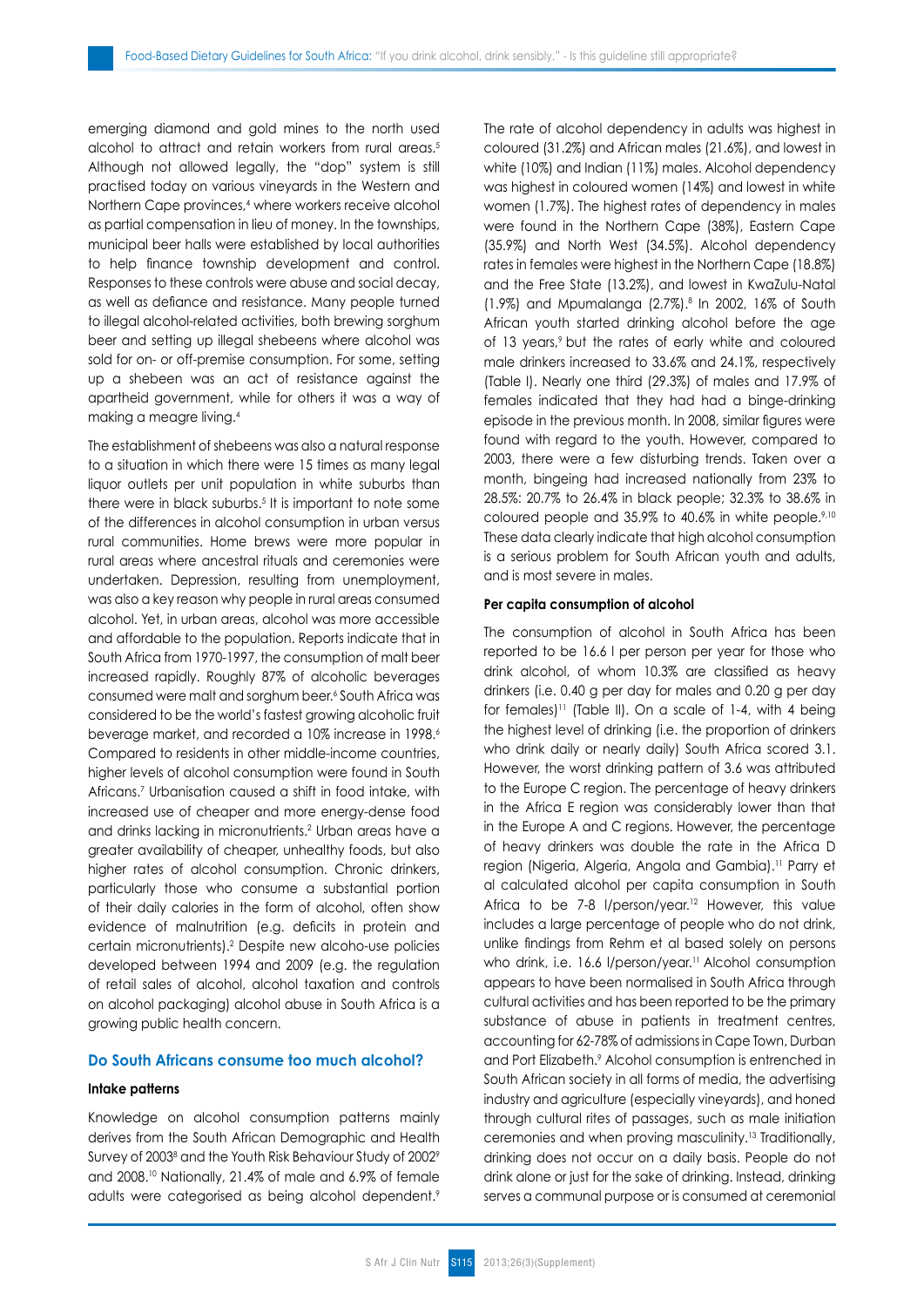| 2002                   |                          | <b>Ever used alcohol</b> |              | <b>Used alcohol</b><br>(past month) |               |              | <b>Binge drinking</b><br>(past month) |               |              | <b>Age of initiation</b><br>$($ < 13 years) |               |              |
|------------------------|--------------------------|--------------------------|--------------|-------------------------------------|---------------|--------------|---------------------------------------|---------------|--------------|---------------------------------------------|---------------|--------------|
|                        | <b>Male</b>              | <b>Female</b>            | <b>Total</b> | Male                                | <b>Female</b> | <b>Total</b> | <b>Male</b>                           | <b>Female</b> | <b>Total</b> | <b>Male</b>                                 | Female        | <b>Total</b> |
| $\mathsf{N}$           | 4897                     | 5 5 8 4                  | 10 481       | 4799                                | 5 4 8 4       | 10 283       | 4 9 0 4                               | 5 5 9 2       | 10496        | 4811                                        | 5 5 0 8       | 10319        |
| National<br>(%)        | 56.1                     | 43.5                     | 49.1         | 38.5                                | 26.4          | 31.8         | 29.3                                  | 17.9          | 23.0         | 15.8                                        | 9.0           | 12.0         |
| CI.                    | $53 - 60$                | $40 - 47$                | 46-52        | 36-42                               | 24-29         | 29-34        | $27 - 32$                             | $16 - 20$     | $21 - 25$    | $14-18$                                     | $8 - 10$      | $10-14$      |
| Black (%)              | 52.0                     | 37.8                     | 44.0         | 34.4                                | 21.7          | 27.3         | 27.1                                  | 15.7          | 20.7         | 13.0                                        | 7.4           | 9.8          |
| CI                     | 48-56                    | $34 - 41$                | $41 - 47$    | 31-38                               | 19-24         | $25 - 30$    | $24 - 30$                             | $13 - 18$     | 19-23        | $11 - 15$                                   | $6 - 9$       | $8 - 11$     |
| Coloured<br>(%)        | 67.2                     | 65.1                     | 66.0         | 49.1                                | 44.1          | 46.4         | 38.5                                  | 26.9          | 32.3         | 24.1                                        | 15.3          | 19.4         |
| CI                     | $61 - 74$                | $57 - 73$                | 60-72        | 42-56                               | 32-56         | 39-55        | $32 - 45$                             | 19-35         | 26-39        | 19-29                                       | $11 - 19.6$   | $16 - 23$    |
| White (%)              | 88.4                     | 84.1                     | 86.0         | 65.3                                | 58.3          | 61.4         | 38.8                                  | 33.6          | 35.9         | 33.6                                        | 19.4          | 25.7         |
| CI                     | 83-94                    | 79-89                    | 82-90        | 57-73                               | $50 - 67$     | 54-69        | $31 - 46$                             | $27-41$       | $30 - 42$    | $27 - 40$                                   | $15 - 24$     | $21 - 31$    |
| Indian (%)             | 40.1                     | 39.3                     | 39.7         | 37.3                                | 21.9          | 29.4         | 31.8                                  | 16.1          | 23.7         | 20.8                                        | 8.4           | 14.5         |
| Cl                     | $26 - 54$                | 24-55                    | 28-52        | $24 - 51$                           | $14-30$       | 22-37        | $20 - 44$                             | $5 - 27$      | $15-32$      | 14-28                                       | $1 - 16$      | $10-19$      |
| 2008                   | <b>Ever used alcohol</b> |                          |              | <b>Used alcohol</b><br>(past month) |               |              | <b>Binge drinking</b><br>(past month) |               |              | <b>Age of initiation</b><br>$(< 13$ years)  |               |              |
|                        | Male                     | Female                   | Total        | <b>Male</b>                         | Female        | <b>Total</b> | Male                                  | <b>Female</b> | <b>Total</b> | <b>Male</b>                                 | <b>Female</b> | <b>Total</b> |
| $\mathsf{N}$           | 4 9 0 9                  | 5 1 2 9                  | 10 0 38      | 4878                                | 5 102         | 9980         | 4 9 0 5                               | 5 1 2 0       | 10 0 25      | 4914                                        | 5 1 1 9       | 10 033       |
| National<br>$(\%)$     | 54.4                     |                          |              |                                     |               |              |                                       |               |              |                                             |               |              |
|                        |                          | 45.1                     | 49.6         | 40.5                                | 29.5          | 34.9         | 33.5                                  | 23.7          | 28.5         | 15.3                                        | 8.6           | 11.9         |
| CI                     | 51-58                    | $41 - 50$                | 46-53        | $37 - 44$                           | $27 - 33$     | 32-38        | $31 - 36$                             | $21 - 27$     | $26 - 31$    | $14-17$                                     | $7 - 11$      | $10-14$      |
| Black (%)              | 51.0                     | 40.3                     | 45.5         | 38.4                                | 25.7          | 31.8         | 32.4                                  | 20.9          | 26.4         | 13.0                                        | 6.6           | 9.7          |
| CI.                    | 47-55                    | 36-45                    | $42 - 49$    | $35 - 42$                           | $23 - 29$     | 29-35        | 30-35                                 | 19-23         | 24-29        | $12 - 15$                                   | $5 - 8$       | $9 - 11$     |
| Coloured<br>$(\%)$     | 63.7                     | 70.0                     | 67.0         | 45.3                                | 51.8          | 48.7         | 37.6                                  | 39.5          | 38.6         | 21.5                                        | 16.8          | 19.0         |
| $\mathsf{C}\mathsf{I}$ | 57-70                    | 63-76                    | 61-73        | 38-53                               | $47 - 57$     | 43-54        | $32 - 44$                             | $34 - 45$     | 34-44        | 18-26                                       | $14-21$       | $16 - 23$    |
| White (%)              | 73.9                     | 78.4                     | 75.9         | 59.8                                | 51.9          | 56.4         | 41.4                                  | 39.6          | 40.6         | 31.9                                        | 22.0          | 27.5         |
| CI                     | 68-79                    | 69-86                    | 69-82        | $51 - 68$                           | 44-60         | $50 - 63$    | 26-59                                 | $26 - 55$     | $27 - 55$    | $24 - 41$                                   | $9 - 43$      | 19-39        |
| Indian (%)             | 68.8                     | 57.8                     | 62.6         | 42.2                                | 28.9          | 34.8         | 30.2                                  | 17.4          | 23.1         | 34.1                                        | 17.7          | 25.1         |

#### **Table I:** Percentage of high school learners (according to gender and race) who used alcohol<sup>9,10</sup>

CI: confidence interval

functions.<sup>6</sup> In their 2011 technical paper,<sup>1</sup> Van Heerden and Parry cited the emergence of new drinking patterns, new types of alcohol, rapid socio-cultural influences such as urbanisation, the growing number of food and wine festivals, and easy-to-access alcohol. Normalisation of alcohol consumption in South Africa is attributable to accessibility, affordability and peer influence.<sup>14</sup>

# **Detrimental aspects of alcohol consumption**

Alcohol (ethanol) is metabolised mainly in the liver by alcohol dehydrogenase to form acetaldehyde with the transfer of nicotinamide adenine dinucleotide (NAD), reducing it to NADH.<sup>15</sup> The acetaldehyde then loses hydrogen and is converted to acetate, which is released into the blood. Because of an excess of NADH, numerous metabolic disturbances occur, including hyperuricaemia, hyperlacticacidaemia, ketonaemia and acidosis. The mitochondria use the hydrogen from ethanol, rather than the hydrogen from the oxidation of fatty acids, which leads to reduced fatty acid oxidation and accumulation of triglycerides.15 Furthermore, NADH may also promote fatty acid synthesis. Hypoglycaemia may also occur, coupled with decreased gluconeogenesis owing to ethanol. A sustained high alcohol intake leads to many social and health problems, including alcoholrelated crime, violence and traffic accidents, risky sexual behaviour and increased risk of human immunodeficiency virus (HIV), foetal alcohol syndrome, liver disease and malnutrition.2 The negative health outcomes of alcohol consumption far outweigh the positive ones in South Africa. In terms of burden of disease, alcohol accounted for 7% of deaths and 7.1% of all disability-adjusted life years (DALYs) lost in South Africa in 2000, resulting in 1.1 million lost life years.12 In terms of alcohol-attributable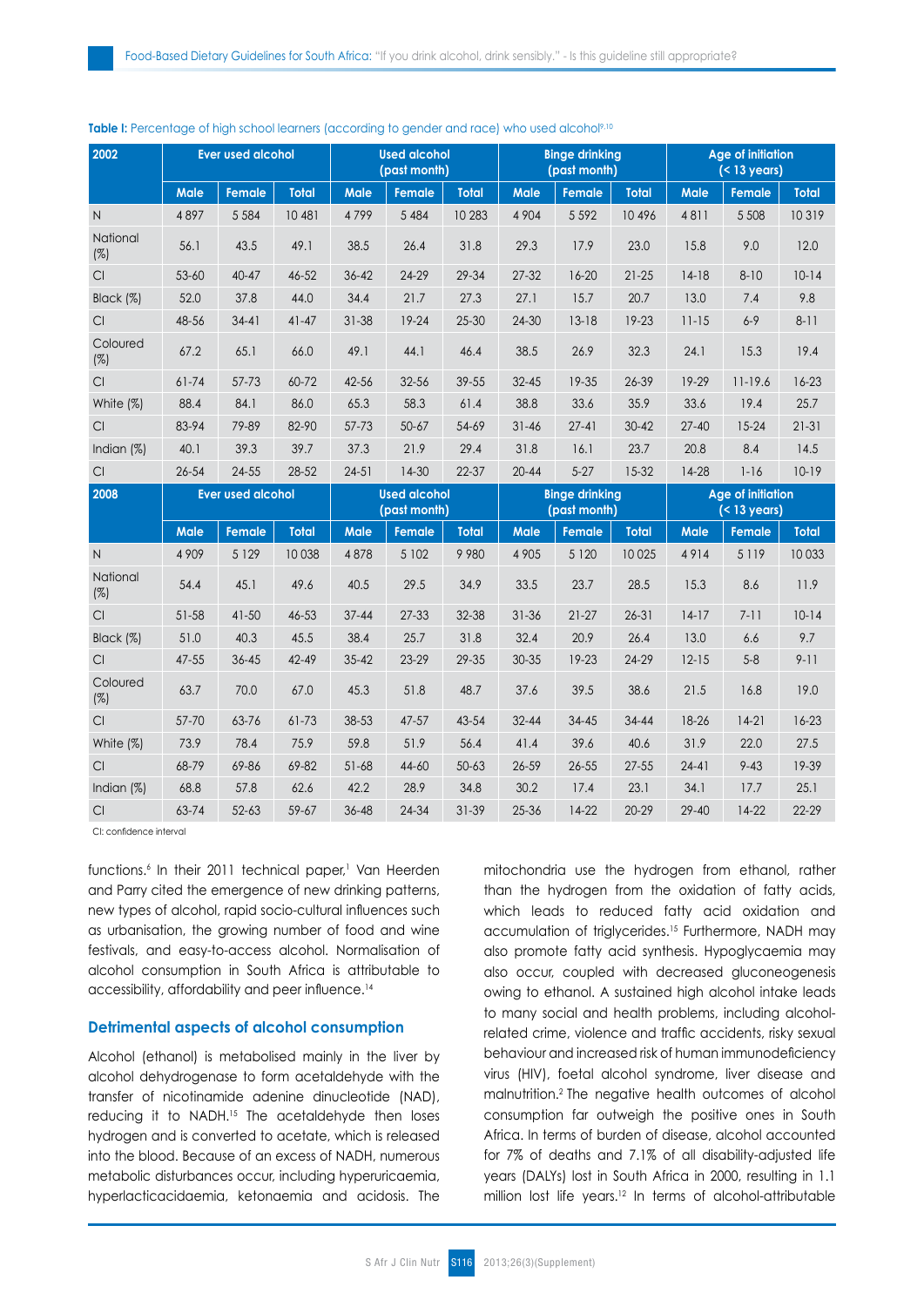| <b>WHO</b> region                           | <b>Beverage</b><br>type     | <b>Total</b><br>consumption<br>(in litres) | $\%$<br>unrecorded<br>drinkers | % heavy<br>drinkers | % drinkers<br>(males) | % drinkers<br>(females) | consumption<br>per drinker<br>(in litres) | Average<br>drinking<br>pattern |
|---------------------------------------------|-----------------------------|--------------------------------------------|--------------------------------|---------------------|-----------------------|-------------------------|-------------------------------------------|--------------------------------|
| Africa E<br>(Ethiopia and South)<br>Africa) | Mainly<br>fermented<br>beer | 7.1                                        | 46                             | 10.3                | 55                    | 30                      | 16.6                                      | 3.1                            |
| Africa D<br>(Nigeria and Algeria)           | Mainly<br>fermented         | 4.9                                        | 53                             | 5.3                 | 47                    | 27                      | 13.3                                      |                                |
| Europe A<br>(Canada and the<br>USA)         | Wine and<br>beer            | 12.9                                       | 10                             | 15.7                | 90                    | 81                      | 15.1                                      | 1.3                            |
| Europe C<br>(Russia and Ukraine)            | Spirits                     | 13.9                                       | 38                             | 18.6                | 89                    | 81                      | 16.5                                      | 3.6                            |
| Western Pacific A<br>(Australia and Japan)  | Beer and<br>spirits         | 8.5                                        | 20                             | 4.2                 | 87                    | 77                      | 10.4                                      | 1.2                            |

#### **Table II:** Characteristics of adult alcohol consumption in different regions of the world<sup>13</sup>

WHO: World Health Organization

Population-weighted averages noted as a country in the Africa E region

disability, foetal alcohol syndrome ranked third (18.1%), interpersonal violence second (23.2%) and alcohol use disorders first (44.6%). Of the DALYs relating to injury, interpersonal violence attributed to alcohol accounted for 42.8% in males and 25.9% in females. A systematic review on alcohol use trends in South Africa showed that risky and binge drinking was associated with alcoholrelated deaths in 50% of transport and homicide deaths. Foetal alcohol syndrome was observed at a rate of 10- 74 per 1 000 births, and the practice of having multiple indiscriminate sex partners by those living with HIV.<sup>16</sup> This review emphasised that South Africa was categorised in a group of countries that has the most hazardous patterns of drinking, whereby a third of drinkers were found to drink at risky levels over the weekend and for whom drinking to intoxication was common.<sup>16</sup> A recent report by Rehm et al17 provides evidence of a causal relationship between an average volume of alcohol consumption and the following major diseases: oesophageal cancer; rectum and colon cancers; female breast cancer; liver cancer; diabetes mellitus; alcohol use disorders; tuberculosis; mouth, nasopharynx and oropharynx cancers; ischaemic heart disease; ischaemic and haemorrhagic strokes; hypertensive heart disease; unipolar depressive disorders; epilepsy; cardiac conduction disorders; lower respiratory tract infections (pneumonia); cirrhosis of the liver; preterm birth complications; and foetal alcohol syndrome.<sup>17</sup>

Chronic alcohol abuse leads to liver disease and cirrhosis, which is one of the most serious outcomes. The pathogenesis of alcoholic liver disease comprises three stages: hepatic steathorrhoea (fatty liver); alcoholic hepatitis (inflammation of the liver); and cirrhosis (necrosis and regeneration of the liver), which leads to an increase in fibrous tissue formation and changes in the normal liver structure.<sup>17</sup> At this stage, the person will usually develop ascites, gastrointestinal bleeding, hepatic encephalopathy and portal hypertension.

From a nutritional point of view, it needs to be recognised that drinkers with risky habits frequently replace meals with alcohol. Although alcohol is high in calories or kilojoules (28 kJ/g), it is not metabolised as efficiently as carbohydrates and fats, and is deficient in essential micronutrients.<sup>17</sup> Impaired digestion results in the malabsorption of thiamine, vitamine  $B_{12}$ , folic acid, zinc and amino acids. Metabolism is also altered and certain nutrients are frequently affected, including thiamine, vitamin B<sub>6</sub>, vitamin D, zinc, vitamin A, magnesium, phosphorus and selenium.

# **Social and legislative concerns relating to alcohol consumption**

#### **Social concerns**

With consumption per capita at 7-8 l per person per year<sup>12</sup> for all persons, not just drinkers, and given that half the population or more do not drink, the consumption of absolute alcohol per drinker is more than 16 l/person/year, and places South Africa among nations with the highest absolute alcohol consumption per drinker in the world.7 According to the World Health Organization, South Africa has also been identified as one of the nations with the most harmful patterns of alcohol consumption (e.g. heavy episodic drinking).7

Reducing the high levels of alcohol consumption in South Africa requires comprehensive primary prevention efforts that address injury-related mortality, root causes of violent and accidental deaths, child abuse, poverty and suicide.18 The physical and emotional abuse of children by parents under the influence of a substance is also of concern around the world and in South Africa. Studies have shown the harmful effects of alcohol on the foetal development of alcohol-dependent mothers.19 While child abuse is a crime in South Africa, the current Child Care Amendment Act, 1999 (No 13 of 1999), does not consider the abuse of alcohol during pregnancy to be a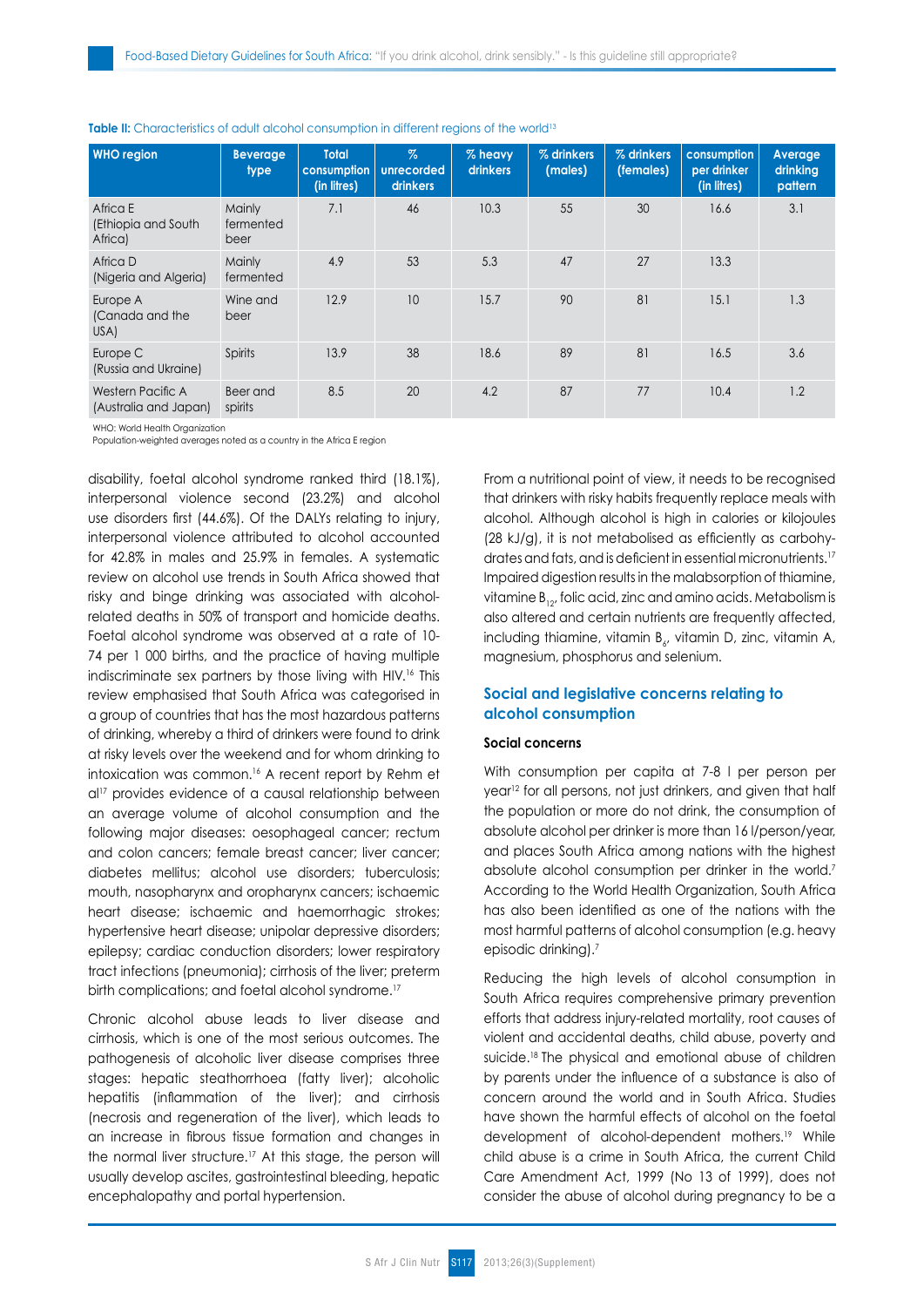crime. No protection is offered to the foetus. According to Pretorius, exposure to alcohol in the family leads to rebelliousness, having friends who drink, poverty and other factors relating to adolescent alcohol consumption.20 Another study conducted in schoolchildren in the Western Cape concluded that risky drinking was associated with school truancy, mental distress and lack of parental and peer support in adolescent African schoolchildren.16 While suicide is not a leading cause of death in South Africa, it is a serious public health concern. The incidence of suicide varies across ethnic and socio-economic groups and geographical regions.4 Alcohol abuse studies have documented the association between poverty, low education levels and poor mental health, including suicide attempts.7,9,10,16 The children of parents who are dependent on alcohol are at greater risk of eating disorders, learning disorders, teenaged pregnancy and suicide.16 Contextual factors that have been identified by some studies include abject poverty as a result of unemployment, low education levels, a childhood within dysfunctional family environments, early alcohol use and current alcohol dependence, previous and current interpersonal conflict and violence, a sense of hopelessness and the absence of coping mechanisms.20,21 The South African Depression and Anxiety Group estimates that depression affects an estimated 5-6% of the South African population.

# **South African regulatory framework regarding alcohol consumption**

In an attempt to reduce heavy drinking, and consequently address the social decay caused by alcohol abuse, the South African government institutionalised a regulatory framework with regard to alcohol consumption. Initially, the sale and consumption of liquor was a nationally legislated policy, governed by the Liquor Act of 1928.<sup>22</sup> From 1996 to 2004, the provincial governments proved competence in processing the development of local legislation that governed liquor. From 2004, as outlined by the Liquor Act of 2003, the national government regulated the manufacturing and distribution of alcohol. The provincial governments regulate micro-manufacturing and retail sale.23 To this end, the latter continue to administer the Liquor Act of 1989, but must pass their own provincial liquor legislation.<sup>23</sup> To date, the Western Cape and KwaZulu-Natal have already started this process.24 The Western Cape Liquor Bill provides for licensing with regard to the retail sale of liquor and the micro-manufacture of liquor, monitors the manufacture of traditional African beer within the province, established the Western Cape Liquor Board and its committees and liquor forums and provides for the appointment of designated liquor officers and municipalities as agents of the Liquor Board, as well as competent licensing authorities.24 The KwaZulu-Natal Economic Development Department was responsible for piloting the KwaZulu-Natal Liquor Act.25 This Act is more controversial than the Western Cape Liquor Bill, because the KwaZulu-Natal Liquor Bill promotes expedition of granting liquor license applications, and offers R9 million for education on the KwaZulu-Natal Alcohol Act. The Act allows liquor to be sold on Sundays. Liquor stores are able to trade until 20h00 during the week.

The following socio-economic consequences have been attributed to the Western Cape and KwaZulu-Natal Liquor Acts:

- Reduced illegal liquor sales in townships across the provinces.
- Limited Sunday trading in respect of new licenses.
- A general shortening of trading hours for liquorlicensed establishments.
- A social and educational fund that places strong focus on alcohol-related social problems and the need for responsible trading.24,25

# **The positive and beneficial aspects of alcohol consumption**

#### **Health**

Moderate alcohol intake (5-10 g per day) has been shown to decrease risk of myocardial infarction and coronary heart disease mortality.<sup>26</sup> However, regular alcohol consumers should not exceed one drink per day (women) and two drinks per day (men). Moderate drinking should not be encouraged in those who do not imbibe. Alcohol that is consumed in moderation increases subfractions of high-density lipoprotein cholesterol, providing a protective cardiovascular effect.27 The typical traditional Mediterranean diet includes alcohol consumption in moderate amounts with meals, which is associated with a reduced cardiovascular risk.<sup>28</sup> Rehm et al observed the beneficial effects of light to moderate drinking in those with ischaemic heart disease, ischaemic strokes and diabetes mellitus.17 A recent study in the Limpopo province of South Africa concluded that "traditional beer consumption seemed to prevent iron deficiency in those at risk of developing such a deficiency, but appeared to precipitate iron overload in those at risk of developing iron overload".<sup>2</sup> This potential beneficial effect of alcohol consumption on serum ferritin levels and iron status has also been observed in other elderly African, Danish and Australian populations.2

#### **Economic benefits**

It is argued that the majority of people who consume alcohol in South Africa do so without negative consequences.

Furthermore, there are some beneficial economic aspects to alcohol consumption and production in South Africa:

The contribution of the liquor industry to the economy. For example, South African Breweries employs 8 232 people.29